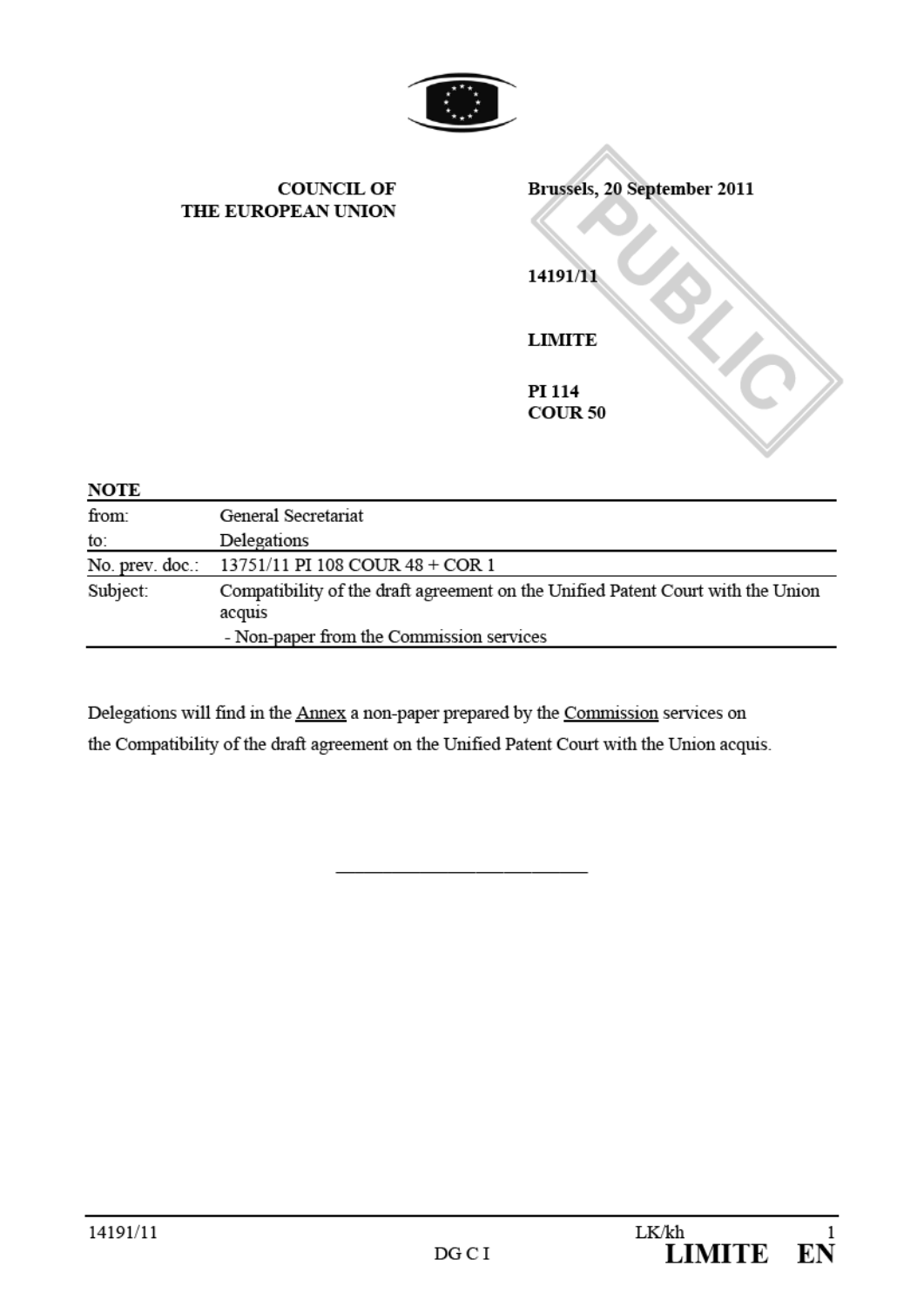# **Compatibility of the draft agreement on the Unified Patent Court with the Union acquis**

# **Non-paper from the Commission services**

The Commission services have analysed the compatibility of the draft agreement on the Unified Patent Court (UPC) with the Union acquis<sup>[1](#page-1-0)</sup>. This non-paper presents the results of its general analysis and outlines, to the extent necessary, possible solutions.

#### **I. REGULATION (EC) NO 44/2001 ON JURISDICTION AND THE RECOGNITION AND ENFORCEMENT OF JUDGMENTS IN CIVIL AND COMMERCIAL MATTERS (BRUSSELS I)**

Regulation (EC) No 44/2001 on jurisdiction and the recognition and enforcement of judgments in civil and commercial matters (the Brussels I Regulation) sets out rules determining the international jurisdiction of the courts of the Member States and rules preventing parallel proceedings before the courts of different Member States. It also lays down rules for the recognition and enforcement of judgments of national courts in other Member States. On the 14 December 2010, the Commission presented a proposal to recast the Brussels I Regulation (COM(2010) 748final) (hereafter "BXL I Recast").

The draft agreement on the UPC (hereafter "the UPC Agreement") establishes a common court of a number of Member States which will participate in the future agreement. This single court will replace the national courts previously competent for the matters governed by the UPC Agreement. The UPC Agreement will regulate the internal distribution of competences between the different divisions of the UPC and the enforcement of the judgments of the UPC in the participating Member States.

<span id="page-1-0"></span><sup>&</sup>lt;sup>1</sup> This non-paper only analyses the compatibility of the draft agreement with the existing acquis communautaire. Future Union instruments, such as the 2005 Choice of Court Convention, which the Union has already signed but not yet ratified, have not been included in the present analysis.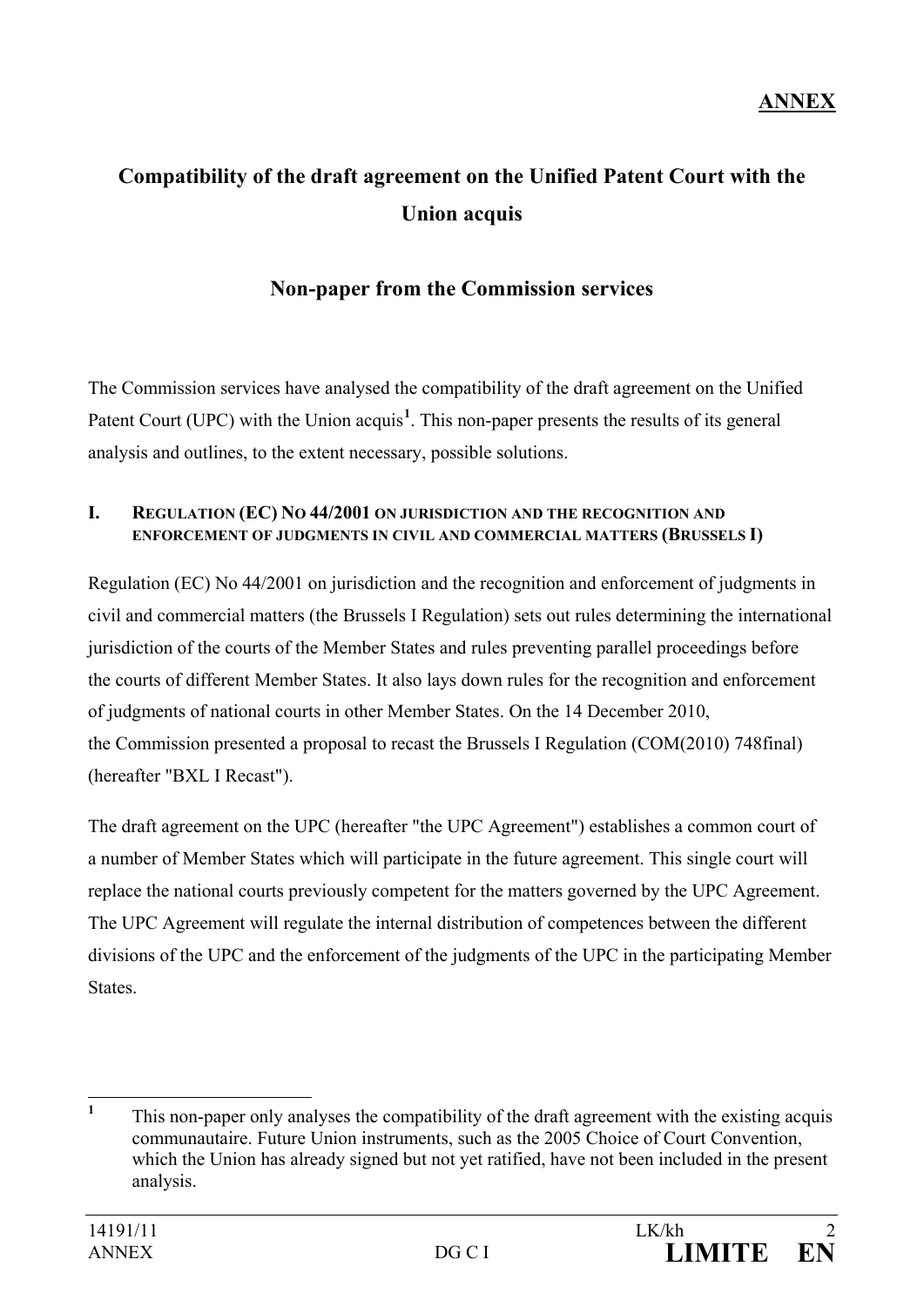The Commission sees the combined application of both instruments as follows:

# a) Jurisdiction

- The UPC should be considered as a "court" within the meaning of Article  $2(c)$  of the BXL I Recast;
- As such, the jurisdiction rules of the Brussels I Regulation apply to the UPC. In practice, this means that the UPC will have jurisdiction any time when a national court of a participating Member State would have jurisdiction based on the rules of the Brussels I Regulation.**[2](#page-2-0)** The UPC would not have jurisdiction when no national court of a participating Member State has jurisdiction pursuant to the Brussels I Regulation (e.g. when jurisdiction pursuant to the Brussels I Regulation would lie with the courts of a non-participating Member State);
- The rules of the Brussels I Regulation do not apply to the internal allocation of competences between the various divisions of the UPC, which will be regulated by the UPC Agreement itself;
- With respect to Art. 22(4) of the Brussels I Regulation, insofar as European patents are concerned, the UPC would have exclusive jurisdiction only with respect to those parts of the patent which concern participating Member States. For the other parts, the UPC would need to recognise the exclusive jurisdiction of other Member States (Art. 25 of the Brussels Regulation).

## b) Recognition and enforcement

- Judgments given by the UPC must be recognised and enforced in all the participating Member States on the basis of the UPC agreement (Article 56 of the draft Agreement); and
- Judgments given by the UPC must be recognised and enforced in non-participating Member States on the basis of the Brussels I Regulation.

<span id="page-2-0"></span><sup>&</sup>lt;sup>2</sup> For instance, if proceedings are brought on the basis of Article 2 Brussels I Regulation against a defendant domiciled in Member State X which is a participating Member State, the UPC shall have jurisdiction. If proceedings are brought on the basis of Article 5(3) Brussels I Regulation, i.e. at the place where the harmful event occurred which is situated a Member State Y participating in the UPC Agreement, the UPC will have jurisdiction.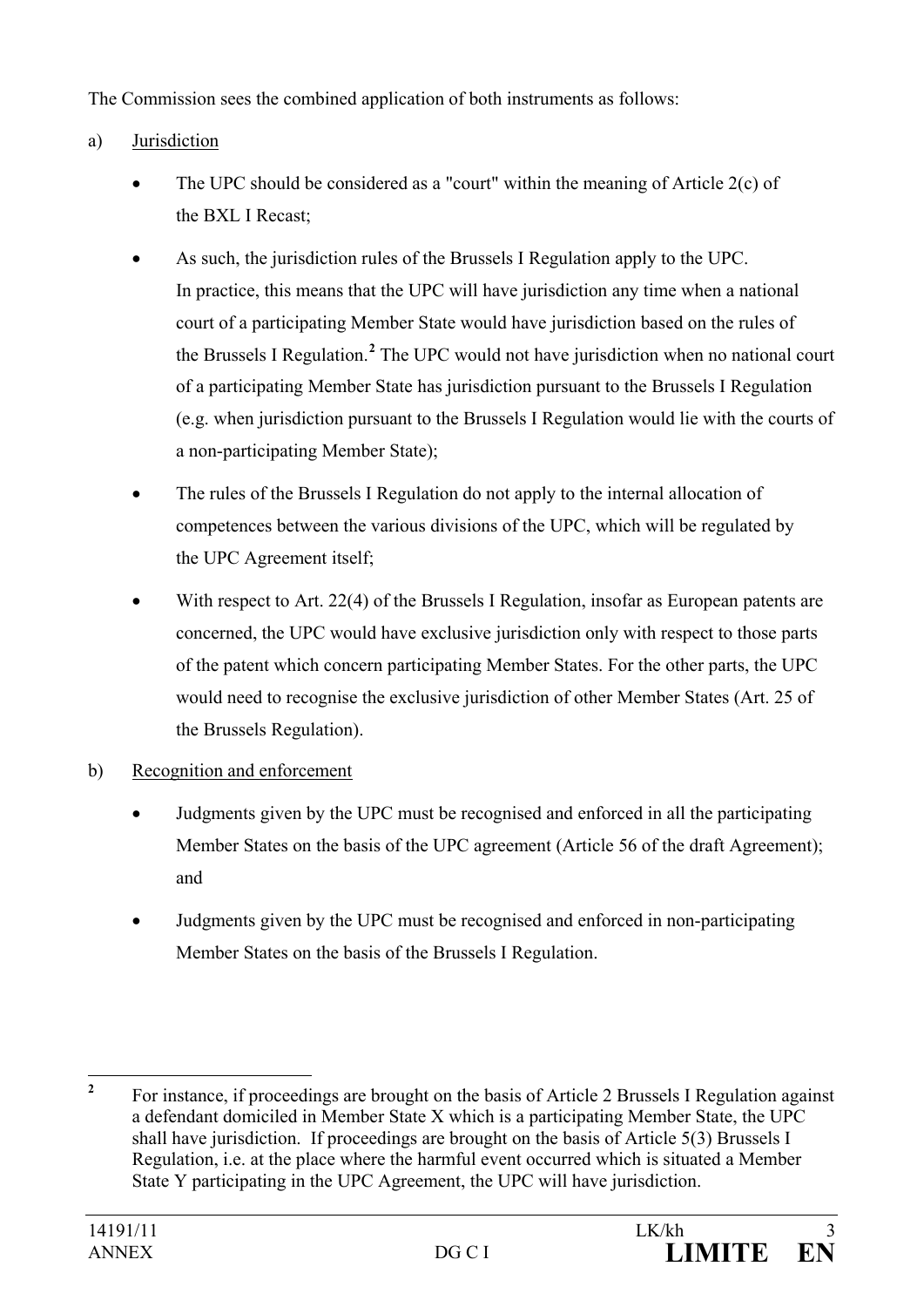- c) Prevention of parallel proceedings (*lis pendens*)
	- The *lis pendens* rule of the Brussels I Regulation does not apply between different divisions of the UPC;
	- The *lis pendens* rule of the Brussels I Regulation does apply between the UPC on the one hand and the courts of non-participating Member States on the other hand.

In the opinion of the Commission, the following points need careful attention:

- First of all, it cannot be understood from the current text of the UPC Agreement how the rules on the Brussels I Regulation should apply.**[3](#page-3-0)** This could lead to confusion and misinterpretations. In order to ensure that the interpretation set out in point a) above is adopted, it seems highly desirable to clarify in the UPC how the jurisdiction rules of the Brussels I Regulation should apply in the context of the UPC Agreement. This could be done as follows:
	- o Art. 15 should be called "jurisdiction *ratione materiae*";
	- o A new Art. 15a should be inserted called "international jurisdiction of the UPC". This provision should provide for the applicability of the Brussels I Regulation and specify that the UPC will have jurisdiction any time a court of a participating Member State has jurisdiction on the basis of the Brussels I Regulation. If needed further clarification may be added in a recital;
	- o The existing Art. 15a should be renumbered as Art. 15b

At the same time, a recital could be inserted in the Brussels I Regulation clarifying that the reference to "courts" may include supra-national courts such as the UPC.

<span id="page-3-0"></span><sup>&</sup>lt;sup>3</sup> The UPC Agreement refers to "jurisdiction" generally without clearly distinguishing between jurisdiction *ratione materiae* (on the merits) (Art. 15) and jurisdiction *ratione loci* (territorial jurisdiction) (Art. 15a). In addition, with respect to the latter, it is not clear from the text that the division of territorial jurisdiction in Article 15a concerns only the internal allocation of jurisdiction between the various divisions of the UPC without affecting the international jurisdiction.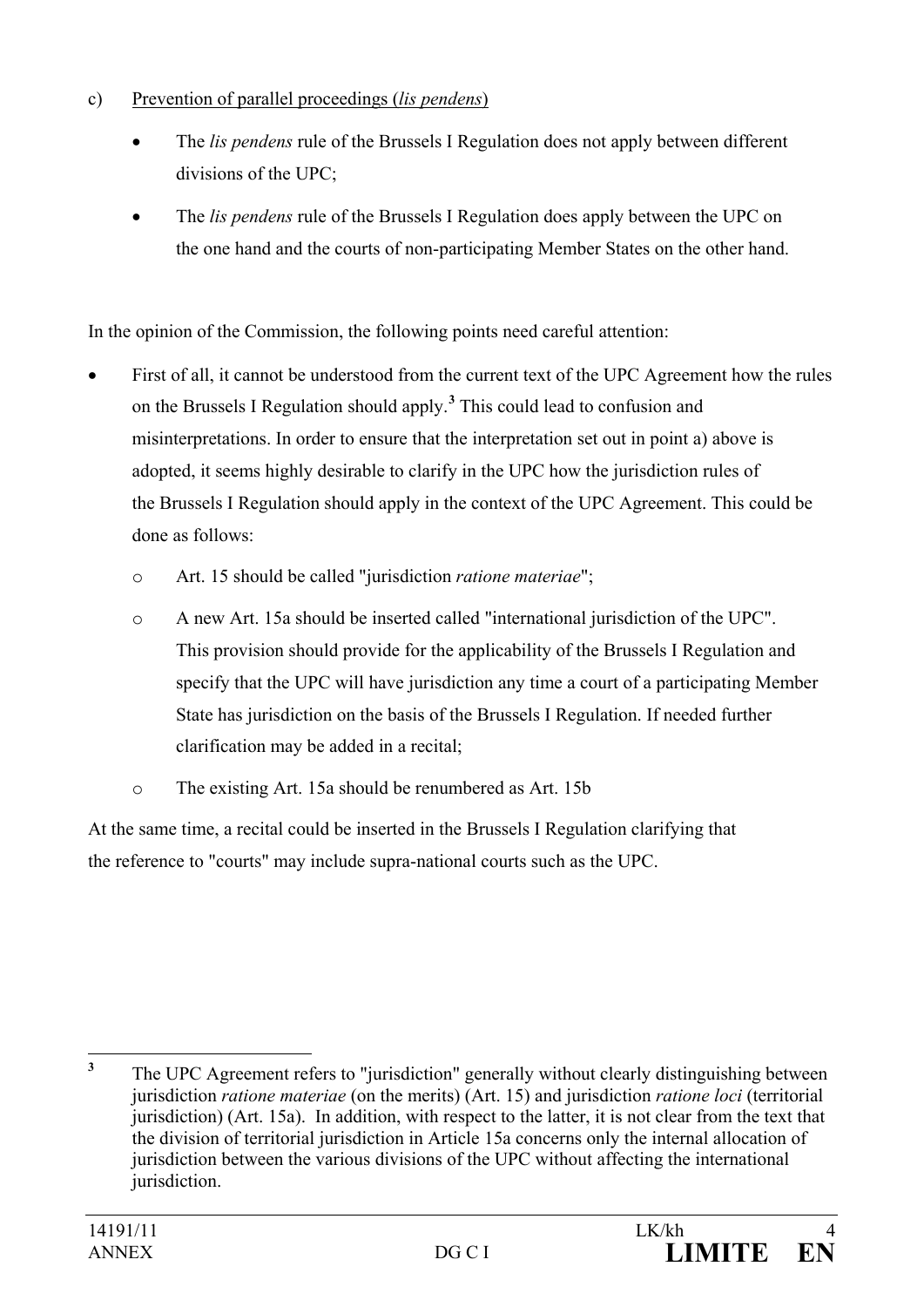- Article 22(4) of the Brussels I Regulation seems to be based on the idea that European Patents have to be revoked by each separate Member State. The current wording of this provision could lead to confusion when applied to a common unified court which can revoke patents for the territories of all participating Member States. It would seem highly desirable to clarify in the Brussels I Regulation that when a European patent has unitary effect, jurisdiction shall lie with the UPC insofar as Member States participating in the UPC Agreement are concerned;
- BXL I contains an important protection of a defaulting defendant who was not served with the document instituting proceedings in sufficient time and in such a way as to enable him to arrange for his defence. In the Recast proposal, this protection takes the form of a right to request a rehearing of the case after the expiry of time limits for appeal. This protection should be guaranteed also in the context of proceedings before the UPC. This could be realised by amending Article 55 of the draft UPC Agreement ensuring that the possibility for rehearing provided for in that provision is available not only upon discovery of a new fact but also in the event of lack of effective service.
- Most importantly, the application of the Brussels I Regulation in relation to non-participating Member States could give rise to challenges. In particular, it could be argued that the UPC Agreement is a convention on a particular matter referred to in Article 71 of the Brussels I Regulation. Even if the UPC Agreement might be considered not to govern the international jurisdiction or the recognition and enforcement of judgments within the meaning of that provision, it cannot be denied that it does have an impact on non-participating Member States because as a result of the internal division of competences within the UPC a defendant from a non-participating Member State could find him/herself *de facto* before a division which would not be situated in the Member State of the court designated by the rules of the Brussels I Regulation. While Art. 71 allows conventions on particular matters which already exist, it does not allow any such new conventions. The draft UPC Agreement could thus be considered to violate Art. 71 of the Brussels I Regulation.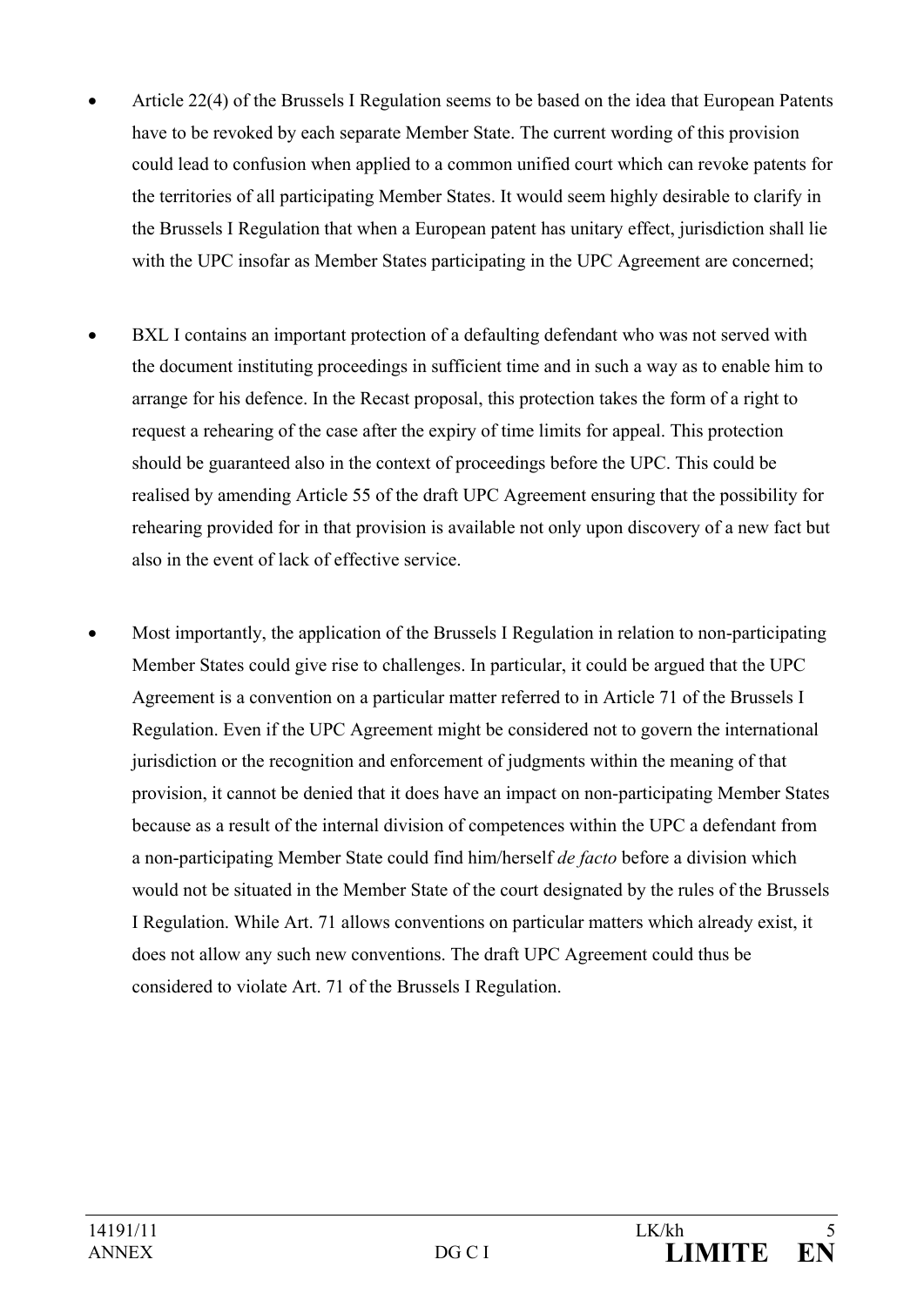In order to avoid such challenges and ensure proper application of the jurisdiction and *lis pendens* rules and the rules on recognition and enforcement, it seems necessary to insert a clause in the Brussels I Regulation which clarifies that the latter does not affect the application of the UPC Agreement. In addition, it would seem desirable to clarify the concrete application of both instruments in the Brussels I Regulation by specifically setting out how its rules apply when the UPC is seized or when a judgment given by the UPC must be recognised and enforced in non-participating Member States.

#### **II. THE CONVENTION ON JURISDICTION AND THE RECOGNITION AND ENFORCEMENT OF JUDGMENTS IN CIVIL AND COMMERCIAL MATTERS (LUGANO CONVENTION)**

The Lugano Convention lays down similar rules on jurisdiction, *lis pendens* and the recognition and enforcement of judgments in civil and commercial matters as the Brussels I Regulation and applies these rules between the EU Member States on the one hand and Switzerland, Norway and Iceland on the other hand. The Convention resorts under exclusive Union competence and has therefore been signed and ratified by the Union. As a result, it is part of the *acquis communautaire* which needs to be respected by the Union and its Member States which are bound by the Convention. It should be noted that Denmark has ratified the Convention on an independent basis since the Union *acquis* in civil justice matters does not apply to Denmark.

The Commission sees the combined application of both instruments as follows:

## a) Jurisdiction

- The UPC should be considered as a "court" within the meaning of Article 62 of the Convention;
- As such, the jurisdiction rules of Lugano Convention in disputes involving Swiss, Norwegian or Icelandic parties apply to the UPC. In practice, this means that the UPC will have jurisdiction any time when a national court of a participating Member State would have jurisdiction based on the rules of the Lugano Convention. The UPC would not have jurisdiction when no national court of a participating Member State has jurisdiction pursuant to the Lugano Convention (e.g. when jurisdiction pursuant to BXL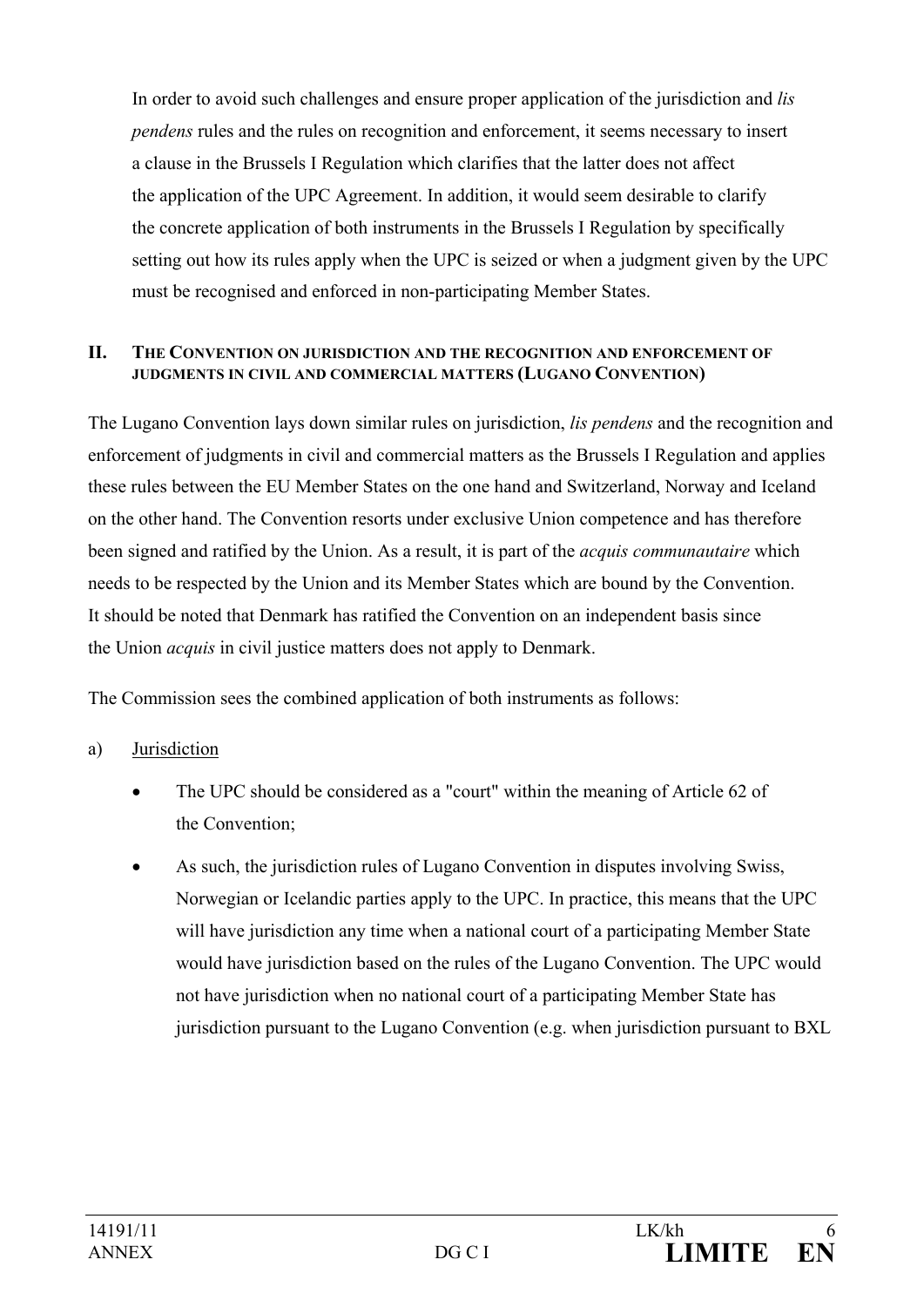I would lie with the courts of a non-participating Member States or with the courts of Switzerland, Norway or Iceland);**[4](#page-6-0)**

- The rules of the Lugano Convention do not apply to the internal allocation of competences between the various divisions of the UPC;
- With respect to Art. 22(4), insofar as European patents are concerned, the UPC would have exclusive jurisdiction only with respect to those parts of the patent which concern participating Member States. For the other parts, the UPC would need to recognise theexclusive jurisdiction of other Member States (Art. 25 Brussels I Regulation) or of other Lugano Contracting Parties (Art. 25 Lugano Convention).

## b) Recognition and enforcement

It is not clear to what extent recognition and enforcement of UPC judgments would be ensured in Switzerland, Norway, and Iceland. Several interpretations are possible:

- Either it is considered that the UPC Agreement does not concern international jurisdiction and recognition or enforcement of judgments within the meaning of Art. 67 of the Lugano Convention. In this case, UPC judgments should be recognised and enforced according to the Convention; or
- Either it is defended that the UPC Agreement is a convention on a particular matter within the scope of Art. 67 of the Convention because it does have an impact on the Lugano Contracting Parties. Indeed, as a result of the internal division of competences within the UPC, a defendant from a Lugano Contracting State could find him/herself *de facto* before a UPC division which would not be situated in the Member State of the court designated by the rules of the Lugano Convention.

If Article 67 of the Convention applies, the UPC could take jurisdiction on the basis of paragraph 2 of that provision but recognition and enforcement of its judgments would not be ensured on the basis of paragraph 4 of that provision. Such possibility of refusal is also foreseen in Article 64(3) of the Convention.

<span id="page-6-0"></span>**<sup>4</sup>** As a result, the UPC Agreement could be considered as not constituting a convention on a particular matter referred to in Article 71 because it does not govern jurisdiction or the recognition and enforcement of judgments within the meaning of that provision.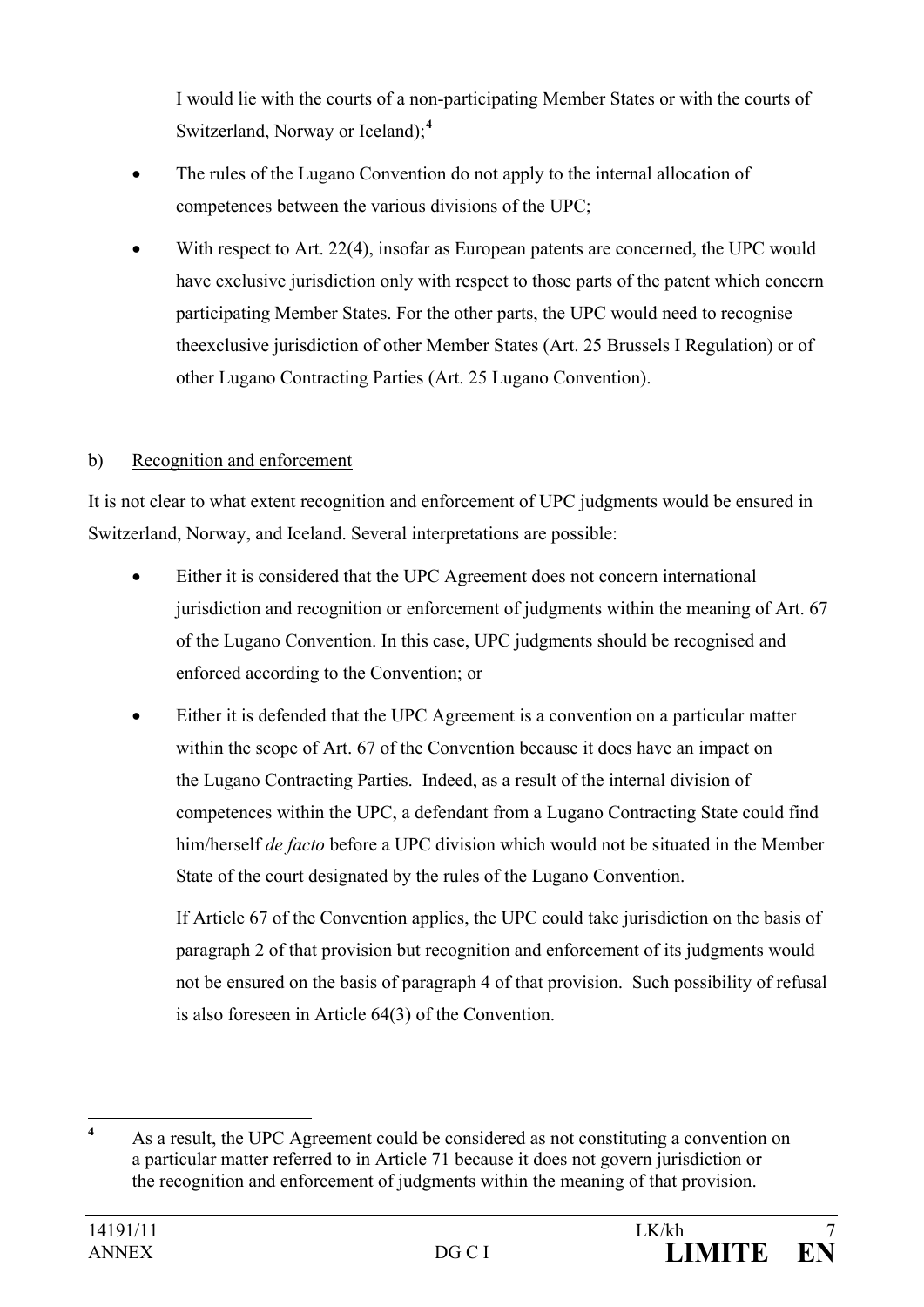### c) Prevention of parallel proceedings (*lis pendens*)

The *lis pendens* rule of the Lugano Convention applies between the UPC on the one hand and the courts of Lugano Contracting Parties on the other hand.

It cannot be guaranteed that the above interpretation of the combined application of the UPC Agreement and the Lugano Convention would be agreed to by the Lugano Contracting Parties. In particular, the interpretation of the term "court", the interpretation of Article 67 of the Convention and the impact on the recognition and enforcement of UPC judgments are of a highly political and sensitive nature. These matters could be brought for discussion to the Standing Committee under the Lugano Convention. Protocol 2 to the Lugano Convention prescribes a forum for discussion, in particular permitting Contracting Parties to the Convention to consult each other on the application of Art. 67 of the Convention. The next meeting of the Standing Committee is scheduled to take place in spring 2012.

#### **III. REGULATION (EC) NO 593/2008 ON THE LAW APPLICABLE TO CONTRACTUAL OBLIGATIONS (ROME I) AND REGULATION (EC) NO 864/2007 ON THE LAW APPLICABLE TO NON-CONTRACTUAL OBLIGATIONS (ROME II)**

The Rome I and Rome II Regulations determine the law which is applicable to contractual and noncontractual obligations in civil and commercial matters, including the civil law applicable in cases of patent litigation.

The UPC agreement does not contain conflict rules in matters governed by the Rome I and Rome II Regulations. In this respect, it would seem desirable to modify the title of Chapter IIIB in order to avoid any possible confusion. In addition, further technical amendments to the provisions of that chapter seem necessary. In particular, the following points need consideration:

Rome I and II Regulations may lead to the applicability of the law of a state which is a participating Member State in UPC Agreement but they may also result in the applicability of the law of a State which is not a participating Member State (either a non-participating Member State or a third State).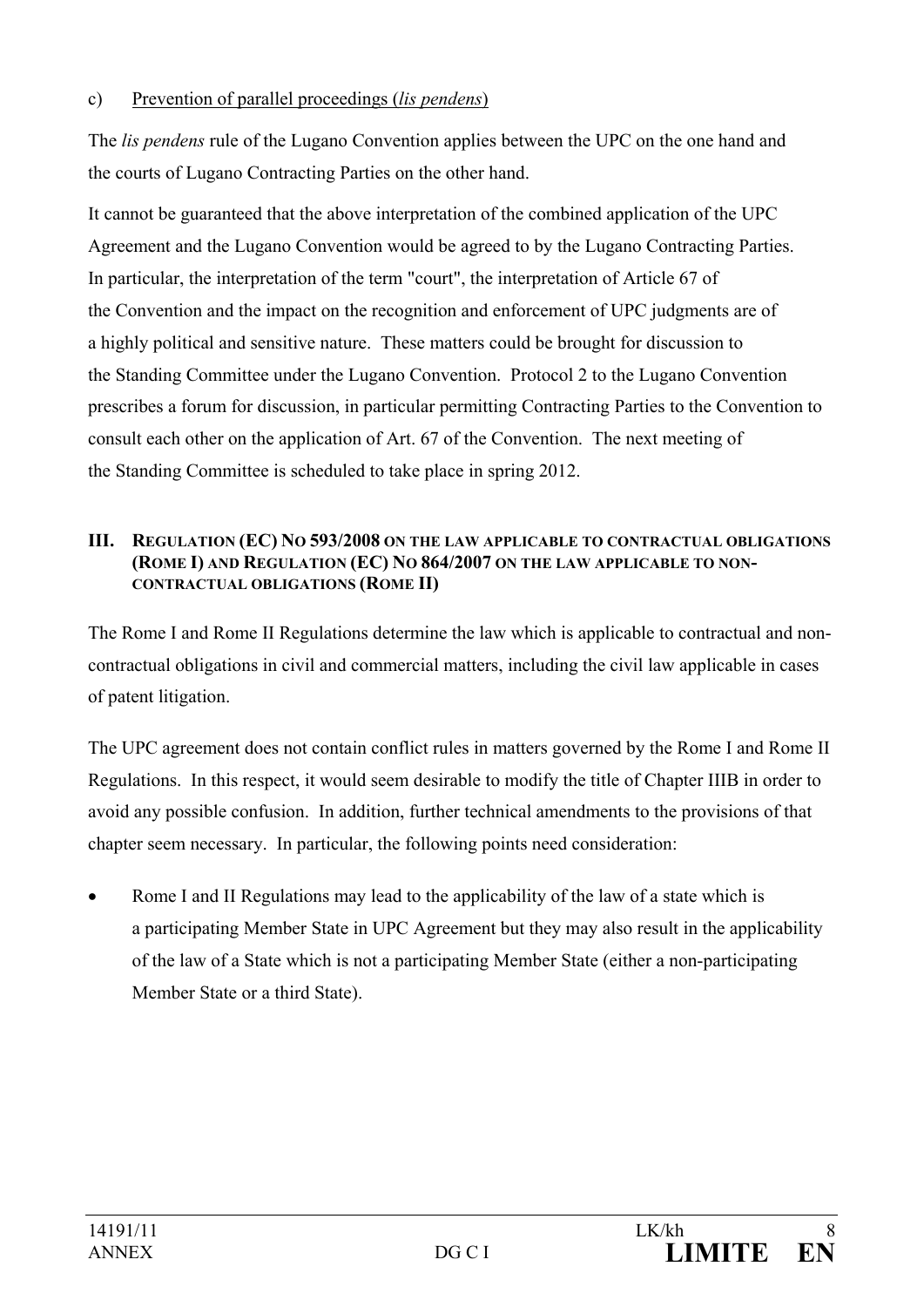Consequently, Article 14e of the draft agreement on the UPC cannot limit the national law which may need to be applied by the UPC to the national law of the participating Member States but has to allow also for the application of the law of non-participating States. This could be ensured by deleting the part "of the Contracting Member States" in the first sentence of Article 14e (2).

• The UPC Agreement does contain harmonised rules of substantive law. Since the UPC Agreement will only apply to participating Member States, it could be that these rules conflict with the rules of the law of non-participating Member States or third States which would be applicable pursuant to the Rome I and the Rome II Regulations. It needs to be ascertained that, in case the Rome Regulations lead to the applicability of the national law of a nonparticipating State, this law is applied, even if its rules differ from the rules provided for in the UPC Agreement. This can be ensured by clarifying in those provisions of the draft agreement that they are without prejudice to the applicable national law of non-participating States. Amendments to the provisions concerned seem necessary. This is the case, for instance, with Article 33a on the burden of proof and Article 44a on the period of limitation.

### **IV. REGULATION (EC) NO 1206/2001 ON COOPERATION BETWEEN THE COURTS OF THE MEMBER STATES IN THE TAKING OF EVIDENCE IN CIVIL OR COMMERCIAL MATTERS**

Regulation (EC) No 1206/2001**[5](#page-8-0)** sets out rules for the cooperation between the courts of different Member States in the taking of evidence in civil or commercial matters.

From the text of Article 1 of this Regulation, it may be derived that the Regulation applies when a division of the UPC has to take evidence in a Member State other than the one in which it is located. The Regulation applies, in particular, "where the court of a Member State" requests to take evidence "directly in another Member State" (Art. 1(1)(b)). Indeed, although there is no definition of "court" in the Evidence Regulation, it could be defended that a similar interpretation as in the Brussels I Regulation should apply. As a result, the UPC could be considered "a court of a Member State". However, it would be difficult to "stretch" the legal concept of the unified court to extend to a unified "Member State". Even if the court is unified, it remains that a division of this court may need to seek evidence on the territory of a Member State other than the one where the specific division is located. In such a situation the Evidence Regulation would apply.

<span id="page-8-0"></span>**<sup>5</sup>** OJ …It should be noted that the Evidence Regulation does not apply to Denmark.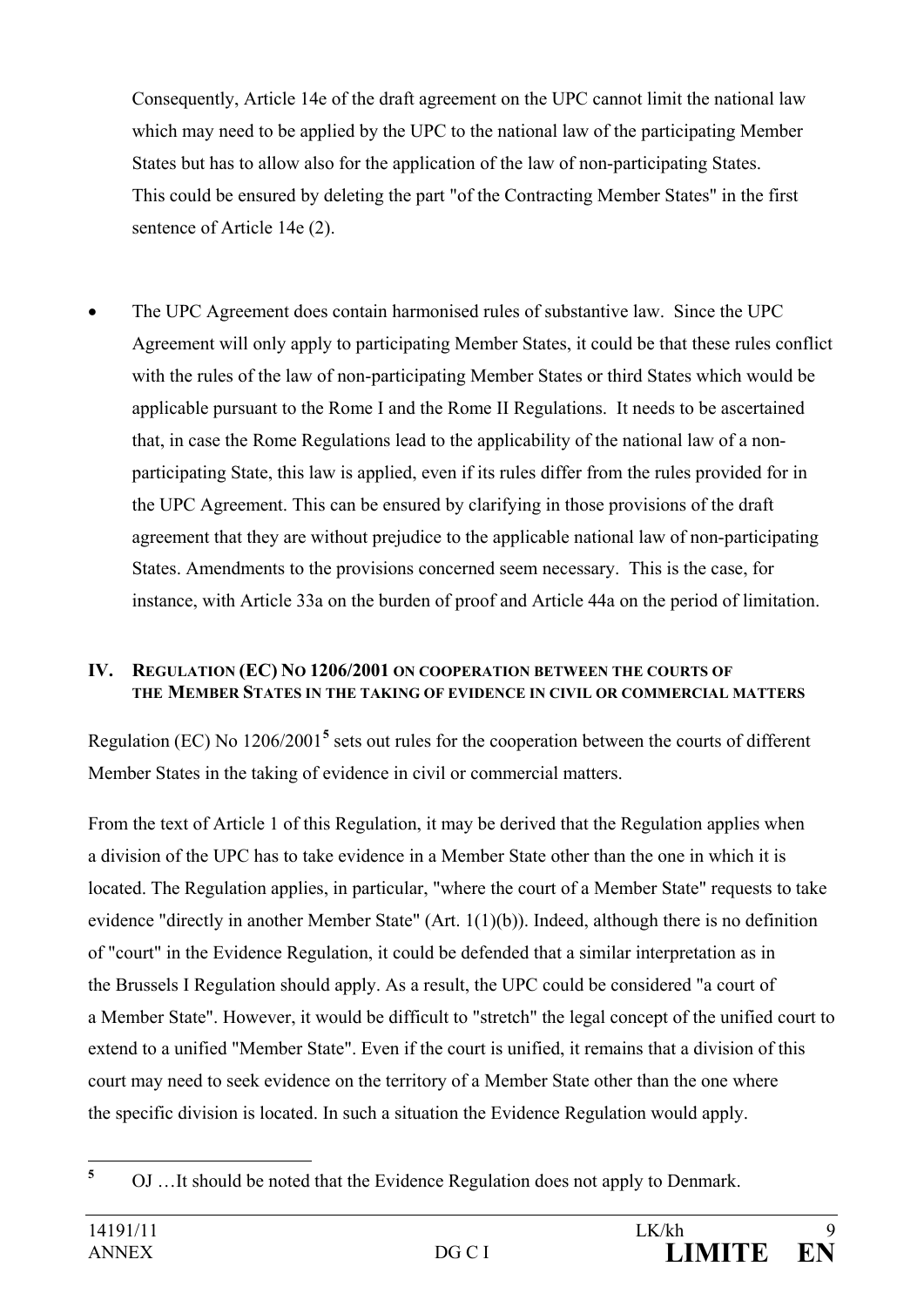The application of the Evidence Regulation seems appropriate in the context of the UPC Agreement. The Evidence Regulation lays down modern rules for cooperation on the taking of evidence, regulating questions of applicable law, translations etc.

If it is considered that the Evidence Regulation should not apply and that it would better to develop rules in the Rules of Procedure, it should be considered to what extent such rules could fall under the scope of Article 21(2) of the Evidence Regulation which allows Member States to conclude agreements among them to further facilitate the taking of evidence, provided that such agreements are "compatible" with the Evidence Regulation.

## **V. REGULATION (EC) NO 1393/2007 ON THE SERVICE IN THE MEMBER STATES OF JUDICIAL AND EXTRAJUDICIAL DOCUMENTS IN CIVIL OR COMMERCIAL MATTERS**

Regulation (EC) No 1393/2007**[6](#page-9-0)** is applicable to the service of documents between different Member States. It applies also to the service of documents between different Member States as regards documents which have to be served in the context of procedures before the UPC. The Regulation will therefore be directly applicable to the UPC and to the service of documents in matters governed by the UPC Agreement.

The application of the Service Regulation seems appropriate in the context of the UPC Agreement because it regulates important questions such as the protection of the defendant in the case of default, the translation requirements, the date of service, etc.

Depending on how the system concerning the service of documents in UPC proceedings would be organised, the UPC may need to be notified pursuant to Art. 2 of the Service Regulation as an authority competent for the transmission/receipt of documents.

## **VI. DIRECTIVE 2004/48/EC ON THE ENFORCEMENT OF INTELLECTUAL PROPERTY RIGHTS**

Directive 2004/48/EC sets out minimum requirements for the enforcement of intellectual property rights, including patents. These requirements are in principle reflected in the draft agreement and have also been implemented in the national laws of the Member States.

<span id="page-9-0"></span>**<sup>6</sup>** OJ… The Regulation also applies to Denmark pursuant to a parallel Agreement concluded with Denmark.